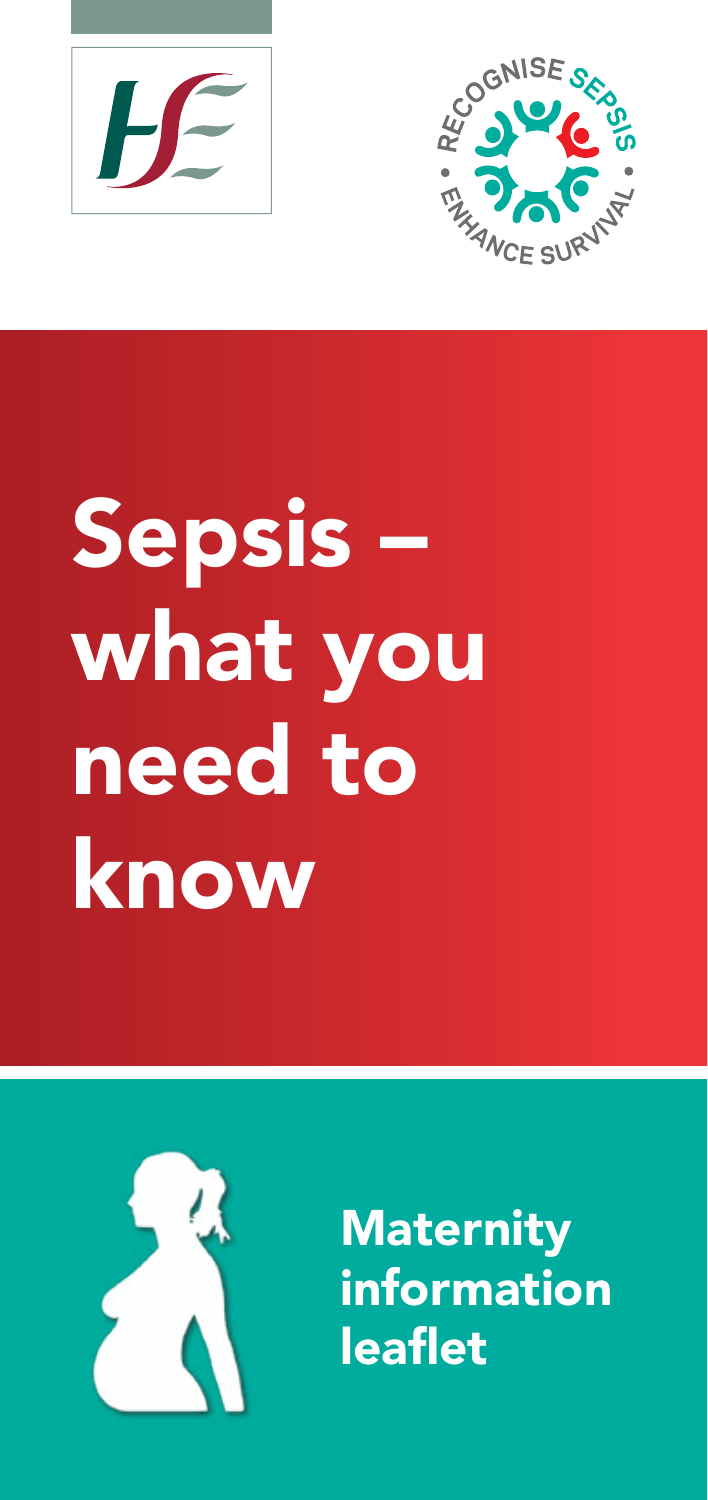Sepsis is a potentially life threatening complication of an infection. It can happen when the body develops an infection which then affects the organs.

It is a rare but important diagnosis during and up to 42 days after the end of the pregnancy, because pregnancy affects the body's ability to respond to infection which could cause an increased risk of sepsis.

If sepsis does occur, it is best treated when recognised early. That is why it's important to recognise the signs.

## Who is at risk of sepsis?

Anyone who has an infection is at risk of developing sepsis but some people have an increased risk:

- people on medications and treatments which affect the way the immune system works
- people who have had an organ transplant and are taking medication.

During pregnancy your immune system changes to prevent your body from rejecting your baby.

These changes make pregnant women more at risk of developing infections, in particular, viral infection. This is why pregnant women are at particular risk of Influenza (flu) and COVID-19. The overall risk of severe illness is low but pregnant women who develop flu or COVID-19 are at higher risk of developing serious illness.

Most women who get pregnant are young and healthy and this helps protect them from sepsis. But there are some things which increase the risk of sepsis.

## Pregnancy-related risk factors

All women need to pay close attention to infection prevention, particularly if any of these risks apply to you.

## **Cerclage**

This is when a stitch is put in the cervix to prevent miscarriage during pregnancy.

## Pre-term or prolonged rupture of membranes

If the 'waters' have broken either early or for longer than 24 hours, an infection can develop. Symptoms can include pain, a bad smell and you may begin to feel unwell.

## Retained products

Sometimes part of the placenta or membranes stay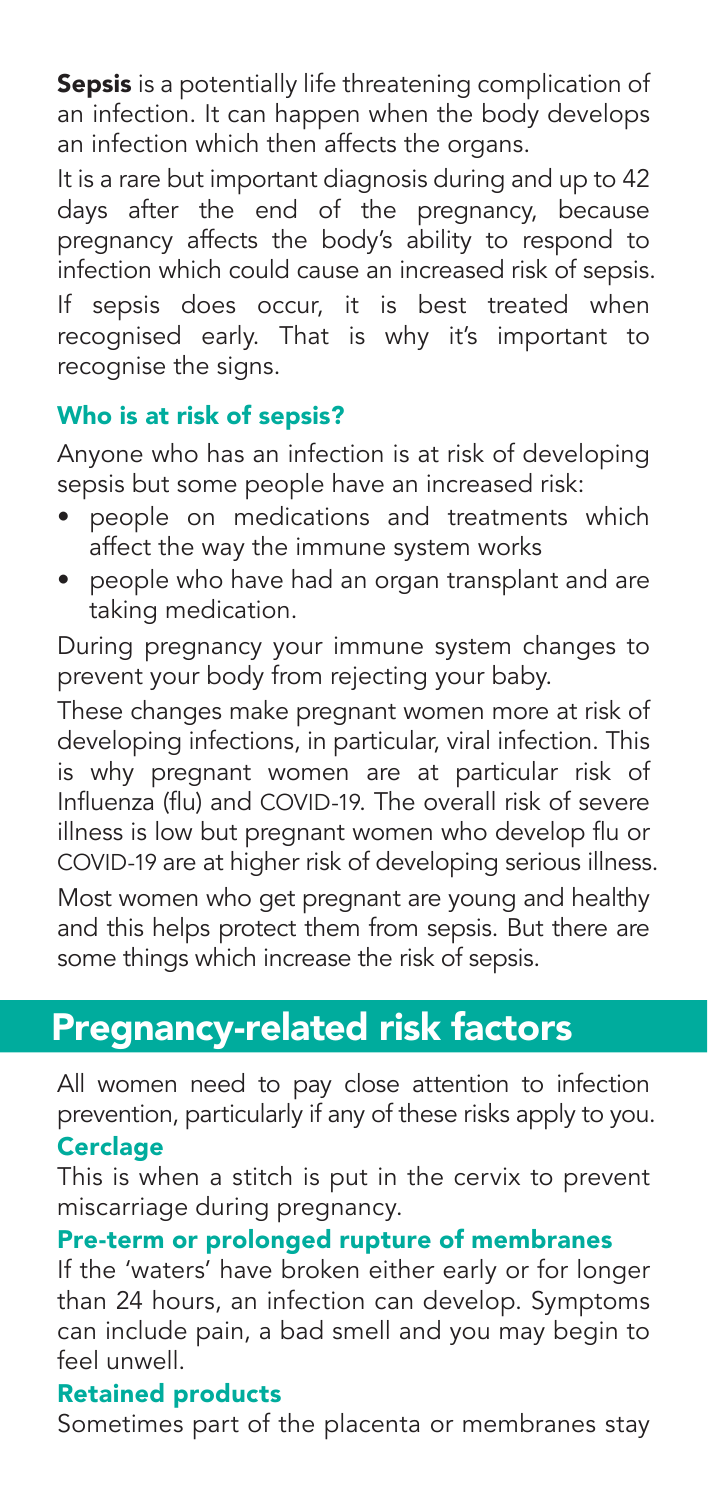inside the womb after delivery. This can lead to increased bleeding and infection with pain and a bad smell.

## History of pelvic infection

This relates to a pelvic infection that has been diagnosed and treated during the pregnancy.

## Recent amniocentesis

This is a procedure to take a sample of fluid from around the fetus during pregnancy.

## Close contact with Group A Streptococcal infection

An infection with Group A streptococcus diagnosed in someone you have recently been in close contact with.

## Non-pregnancy-related risk factors

## Being over 35 years of age

Pregnancy is normal but it does involve a lot of changes in how the body works. The ability to adapt to infection is affected as you get older and by your general health.

## **Obesity**

If you've had a caesarean section and are overweight, you are at increased risk of infection. It is important that you clean your wounds carefully.

## **Diabetes**

High sugar levels in the blood are well liked by bugs. Diabetes can also affect the blood supply to the skin and organs which leads to an increased risk of infection.

## Recent surgery (less than 6 weeks)

Having an operation affects how your immune system functions as well as having a wound that could get infected.

#### Immunocompromised (having a weakened immune system)

Some medicines affect the immune system which increases infection and sepsis risk.

These side effects will be listed in the information leaflet that comes with your medication.

Ask your pharmacist or GP if you have any further questions.

## Chronic kidney, heart, liver or lung disease

This relates to chronic diseases diagnosed before the pregnancy.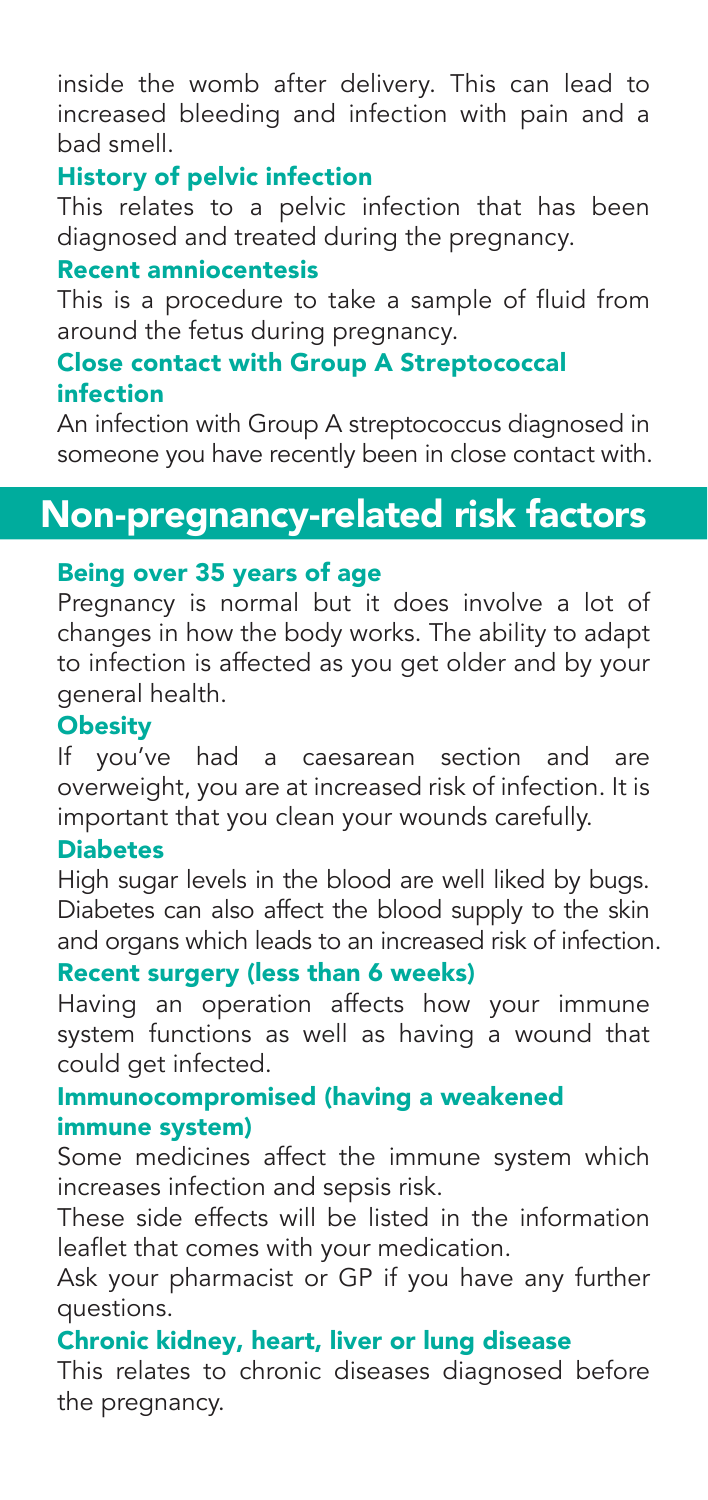## Signs and symptoms of infection

Infection causes a combination of general and local signs and symptoms depending on where the infection is in the body.

## General symptoms

- Temperature over 38ºC or under 36ºC If you take paracetamol this may lower the temperature but will not treat the underlying infection.
- Severe uncontrollable shivering
- Fatigue
- Loss of appetite
- Muscle and joint pain
- Vomiting
- Diarrhoea

## Signs and symptoms of pregnancy related infections

| <b>Breast</b><br>infection<br>(e.g. mastitis)                                               | Your breast may be painful and/or warm to<br>the touch. There may be an area of<br>swelling or redness on your breast. You<br>may also be feeling generally unwell and<br>experience pain or a burning sensation.<br>This may happen during breastfeeding or<br>at any other time.                                                  |
|---------------------------------------------------------------------------------------------|-------------------------------------------------------------------------------------------------------------------------------------------------------------------------------------------------------------------------------------------------------------------------------------------------------------------------------------|
| Womb<br>infection<br>(e.g.<br>chorio-<br>amnionitis)                                        | Tummy or lower tummy pain that is not<br>relieved by painkillers is a concern. You may:<br>- have smelly blood loss<br>- start to have heavy bleeding again even<br>though it had previously eased off<br>- be feeling unwell and have some of the<br>general symptoms of infection outlined<br>above.                              |
| Wound<br>infection<br>following a<br>caesarean<br>section (or<br>where you<br>had stitches) | Around the caesarean section wound:<br>- May feel hot, painful, look red and swollen<br>- May or may not have pus present<br>You may be feeling unwell with general<br>symptoms of infection outlined above.                                                                                                                        |
| <b>Genital</b><br>tract<br>infection                                                        | You may experience:<br>- inflammation, irritation<br>vaginal<br>and<br>discharge in the birth canal<br>- irritation on the skin of the labia.<br>If you have a pelvic infection, you may:<br>- experience pain lower in your tummy<br>and/or your lower back<br>- have a vaginal discharge<br>- have a temperature and feel unwell. |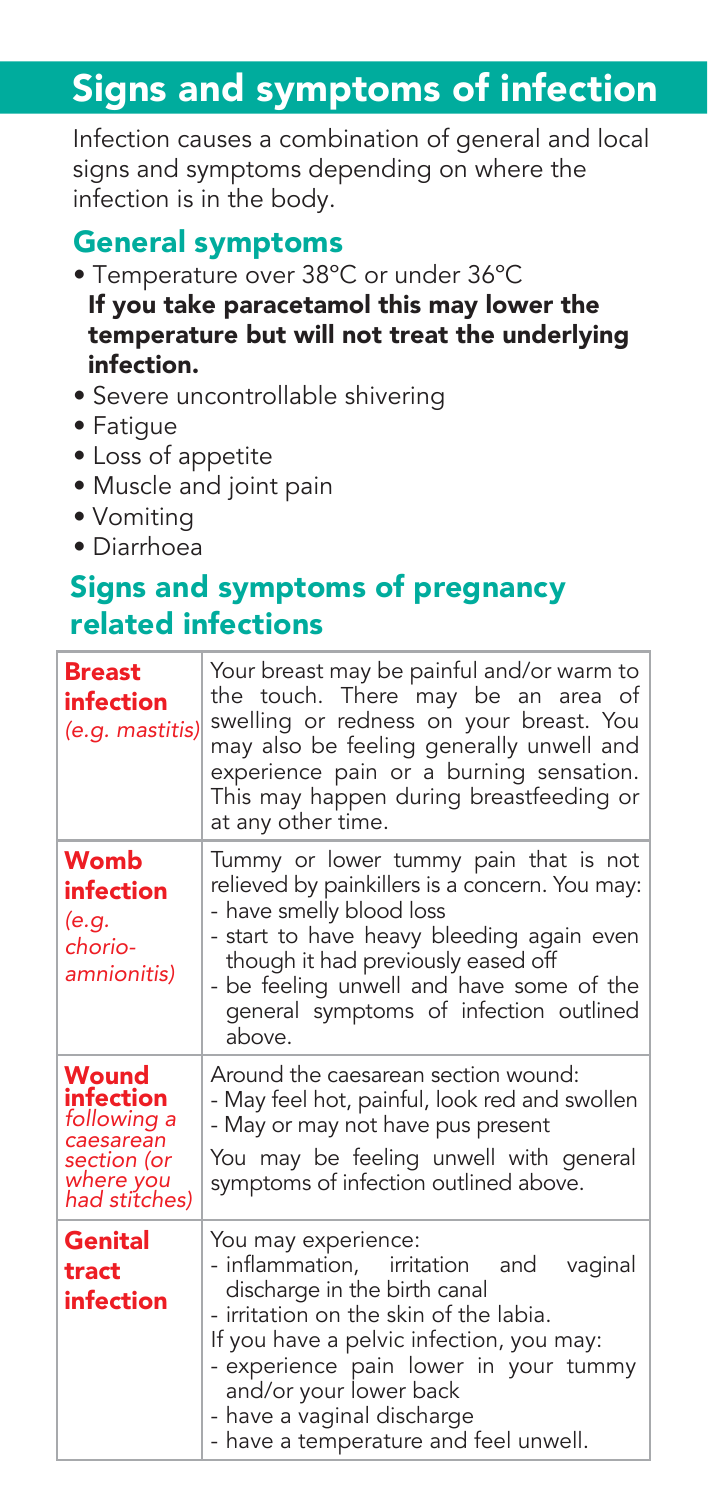## Local signs and symptoms

| Respiratory tract/<br>lung infection<br>(including flu &<br>COVID-19) | • A cough with or without green<br>sputum (phlegm).<br>• Breathlessness or difficulty breathing.<br>• Loss of/change to sense of taste or<br>smell.                                                                                                                                                                                                                             |
|-----------------------------------------------------------------------|---------------------------------------------------------------------------------------------------------------------------------------------------------------------------------------------------------------------------------------------------------------------------------------------------------------------------------------------------------------------------------|
| Abdominal<br>infection                                                | · Unexplained abdominal (tummy) pain<br>with or without a swollen tummy.<br>• Pain may be worse when your tummy<br>is pressed.                                                                                                                                                                                                                                                  |
| Urinary tract<br>infection<br>(UTI)                                   | · Burning sensation on passing urine,<br>with intense urge to go.<br>· Pain may also be present in your<br>side                                                                                                                                                                                                                                                                 |
| Genital tract<br>infection                                            | • Lower tummy discomfort or pain<br>with or without smelly discharge.                                                                                                                                                                                                                                                                                                           |
| Skin or<br>wound<br>infection                                         | • Pain, swelling, redness and hot to<br>touch.<br>• There may be pus or fluid oozing.                                                                                                                                                                                                                                                                                           |
| Bone or joint<br>infection                                            | • Pain, swelling, redness and hot to<br>touch.<br>• There may be pus or fluid oozing.<br>• Stiffness.                                                                                                                                                                                                                                                                           |
| Brain<br>infections<br>and<br>meningitis                              | • Severe headache.<br>• Neck stiffness.<br>. Not able to tolerate bright lights.<br>• May have a rash on the skin or body.<br>• May be agitated or confused.                                                                                                                                                                                                                    |
| Device-<br>related<br>infection                                       | This is where an infection is caused by an<br>item or material which is not a normal<br>part of the body. For example, a medical<br>tube used for giving fluids, or metal<br>work, such as a plate for broken bones.<br>Symptoms of a device-related infection<br>include:<br>• pain, swelling, redness and hot to<br>touch in the area of the device<br>• pus or fluid oozing. |
| Blood stream<br>infection                                             | Temperature over 38°C or under 36°C.<br>$\bullet$<br>Severe uncontrollable shivering.<br>• Fatigue.<br>• Loss of appetite.<br>• Muscle and joint pain.<br>• Vomiting and diarrhoea.                                                                                                                                                                                             |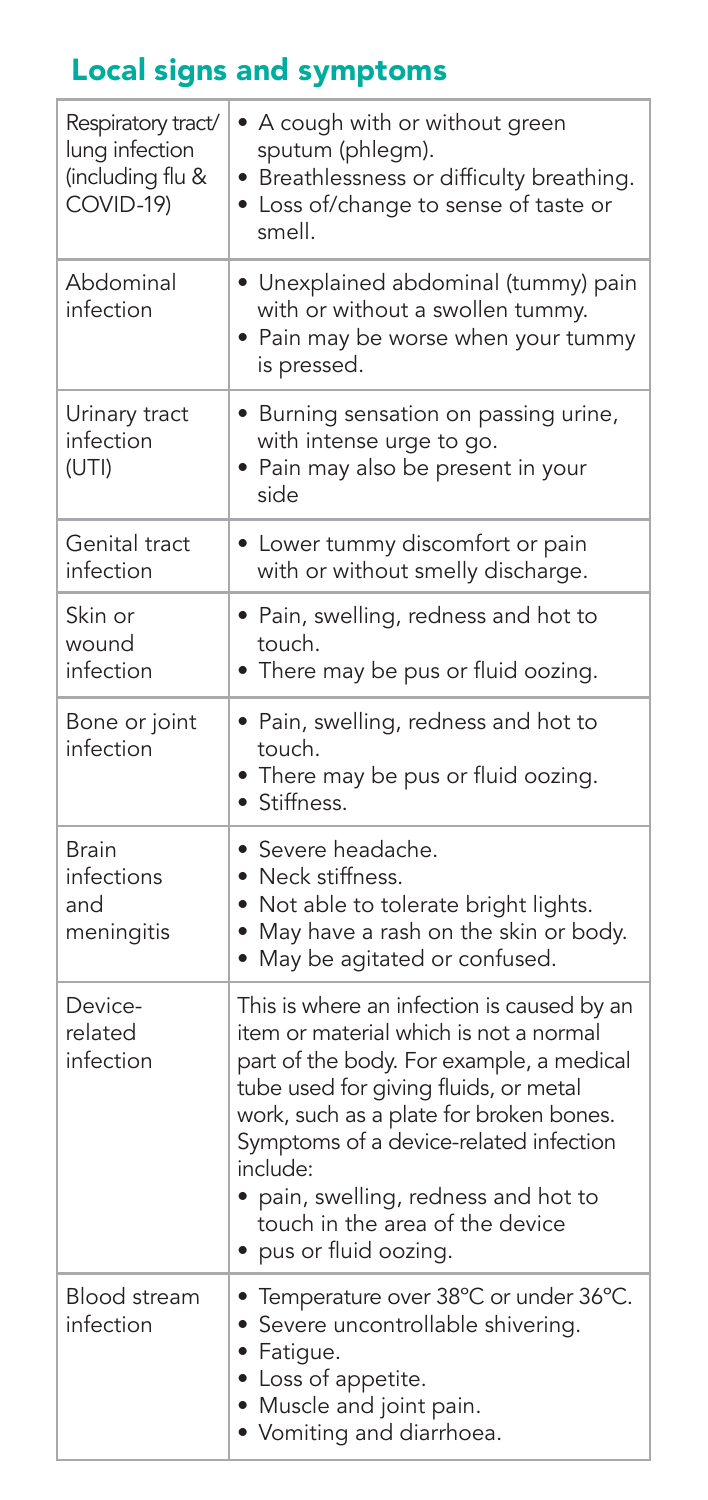# Sepsis checklist

If you or someone else has an infection, use the following checklist to see if they may be at risk of sepsis. If you tick any of the boxes, it could be a sign of sepsis and organ malfunction, and you should get urgent medical help.

| Tick if<br>applies | Part of the<br>body<br>affected | Consider                                                                                                                                                                                                                                                                                              |
|--------------------|---------------------------------|-------------------------------------------------------------------------------------------------------------------------------------------------------------------------------------------------------------------------------------------------------------------------------------------------------|
|                    | <b>Brain</b>                    | • Is the person behaving as they<br>normally do?<br>• Changes can range from mild<br>agitation or confusion all the way to<br>a coma.<br>• Are they too sick to communicate?                                                                                                                          |
|                    | Breathing                       | • Is their breathing pattern very fast<br>and laboured?<br>• Can they finish a sentence<br>without a pause?<br>• Are their lips tinged with blue?                                                                                                                                                     |
|                    | Circulation                     | • Is their heart racing very fast?<br>• Are their hands and feet cold,<br>clammy and pale?<br>• Are they persistently dizzy when<br>they sit or stand up?                                                                                                                                             |
|                    | Kidneys                         | • Is it more than 12 hours since they<br>passed urine? And do they not<br>feel a need to pass urine?                                                                                                                                                                                                  |
|                    | Clotting                        | • Do they have a new rash that is<br>still visible when pressed on by<br>your finger or when a glass is<br>rolled over it (glass test)?                                                                                                                                                               |
|                    | Functional<br>status            | • Is there a change in their<br>behaviour or performance?<br>• In some people with intellectual<br>and/or physical disabilities it can<br>be difficult to recognise these<br>changes, especially if you don't<br>know them well.<br>Young people may have severe leg<br>pain and difficulty standing. |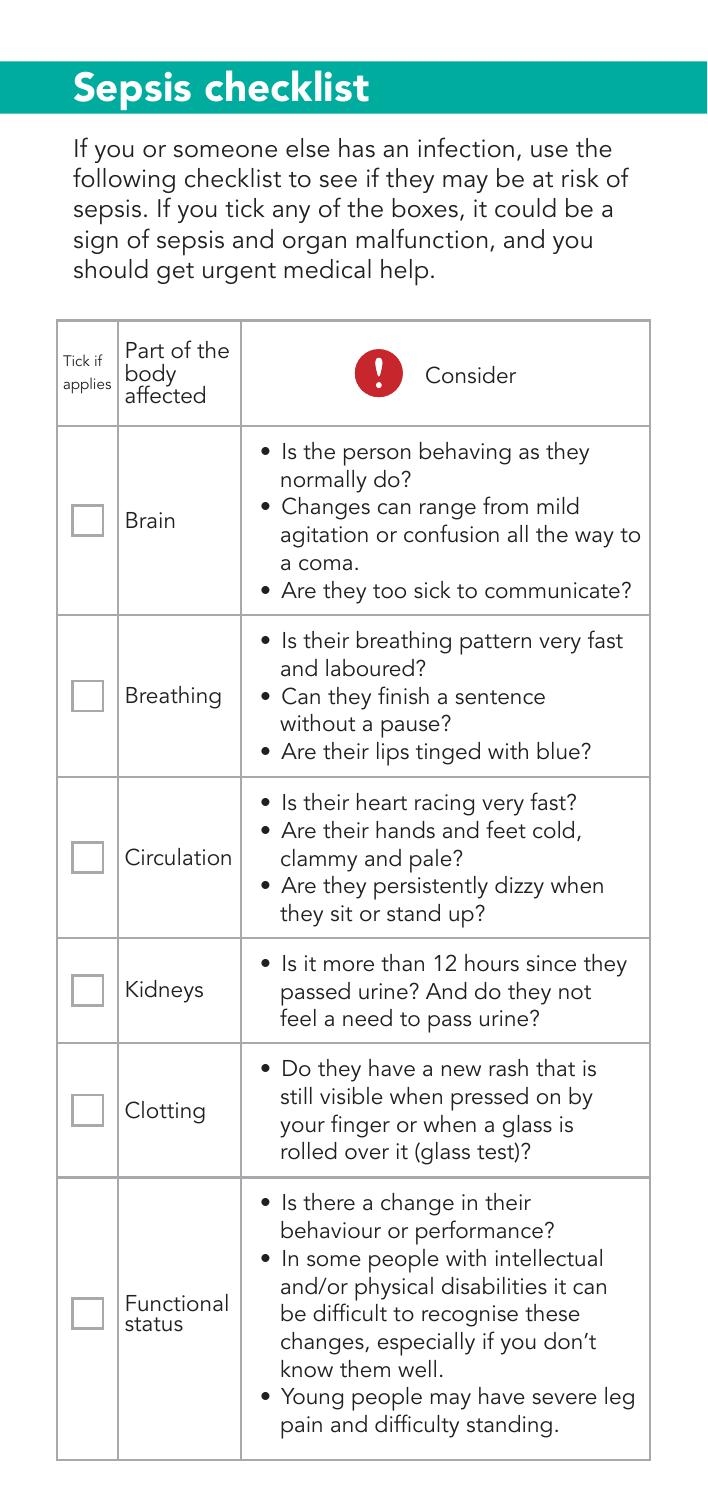## Preventing infection and sepsis

Our bodies are very well designed and have multiple layers of defence against infection. Not all bugs cause infection and bugs in the right place are essential for our body to be healthy. We have bugs on our skin and our digestive system that not only help keep us well but also ensure that our immune system is working well and that we are getting essential vitamins and minerals.

Here are some things you can do to protect against infection.

## **Good hygiene**

- Keep yourself clean and wash your hands regularly and thoroughly.
- Keep your environment clean.
- Use soap and hot water to keep the number of bugs down.
- Avoid touching your face, nose and eyes

#### **Good sanitation**

- Make sure you have clean water to drink.
- Make sure your toilet facilities are clean.
- Change pads regularly.
- Shower daily.

#### **Vaccination or immunisation**

- Vaccination is a method of stimulating the immune system to recognise and destroy dangerous bugs. Immunisation is a simple, safe and effective way of protecting people against harmful diseases before they come into contact with them.
- Immunisation not only protects individuals, but also others in the community, by reducing the spread of disease. The flu and COVID-19 vaccines helps your immune system to produce antibodies to the influenza or COVID-19 virus minimising the risks of you getting the flu or COVID-19.

#### **Breastfeeding**

- When a baby is born his/her immune system is not fully developed. Because of this, babies are at increased risk of infection.
- As he/she is delivered and cuddled at birth, the baby is exposed to bugs carried by his/her mother. This is helpful so that the baby can be exposed to a nice healthy varied group of bugs for his or her skin and digestive tract.
- Breast milk contains cells and proteins from the mothers' immune system that can be used by baby to fight infections. Immune cells and proteins are also transferred across the placenta before birth and these give some protection too.

#### **Exposure to infection**

Have you or someone you are caring for:

- been in close contact with anyone who has had similar symptoms?
- had a recent operation or infection?
- known to carry a multi-drug resistant bacteria i.e. MRSA?